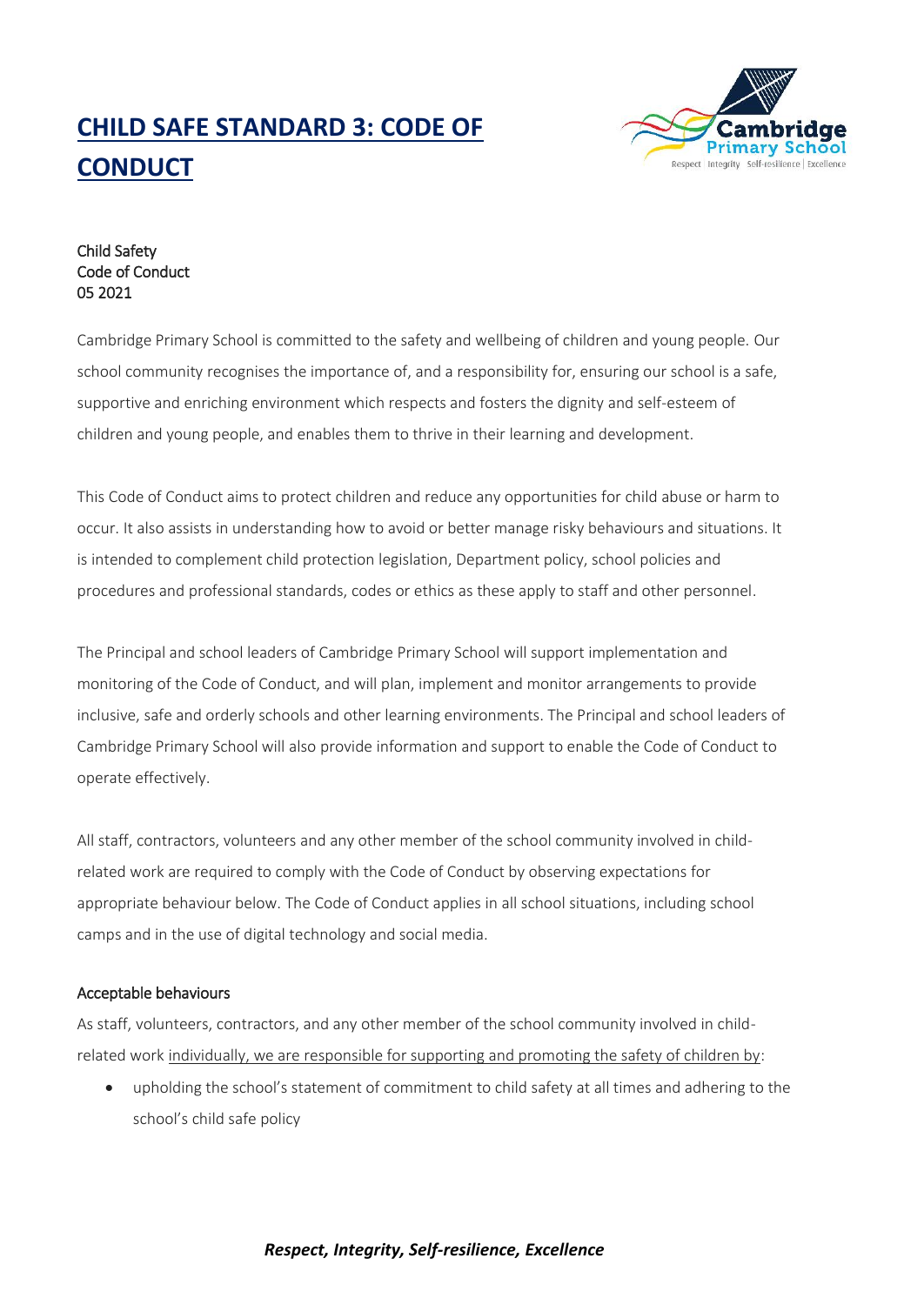- treating students and families in the school community with respect both within the school environment and outside the school environment as part of normal social and community activities
- listening and responding to the views and concerns of students, particularly if they are telling you that they or another child has been abused or that they are worried about their safety/the safety of another child
- promoting the cultural safety, participation and empowerment of Aboriginal and Torres Strait Islander students
- promoting the cultural safety, participation and empowerment of students with culturally and/or linguistically diverse backgrounds
- promoting the safety, participation and empowerment of students with a disability
- reporting any allegations of child abuse or other child safety concerns to the school's leadership
- understanding and complying with all reporting or disclosure obligations (including mandatory reporting) as they relate to protecting children from harm or abuse
- $\bullet$  if child abuse is suspected, ensuring as quickly as possible that the student(s) are safe and protected from harm.

### Unacceptable behaviours

As staff, volunteers, contractors, and any other member of the school community involved in childrelated work we must not:

- ignore or disregard any concerns, suspicions or disclosures of child abuse
- develop a relationship with any student that could be seen as favouritism or amount to 'grooming' behaviour (for example, offering gifts)
- exhibit behaviours or engage in activities with students which may be interpreted as abusive and not justified by the educational, therapeutic, or service delivery context
- ignore behaviours by other adults towards students when they appear to be overly familiar or inappropriate
- discuss content of an intimate nature or use sexual innuendo with students, except where it occurs relevantly in the context of parental guidance, delivering the education curriculum or a therapeutic setting
- treat a child unfavourably because of their disability, age, gender, race, culture, vulnerability, sexuality or ethnicity.
- communicate directly with a student through personal or private contact channels (including by social media, email, instant messaging, texting etc) except where that communication is reasonable in all the circumstances, related to school work or extra-curricular activities or where there is a safety concern or other urgent matter

## *Respect, Integrity, Self-resilience, Excellence*